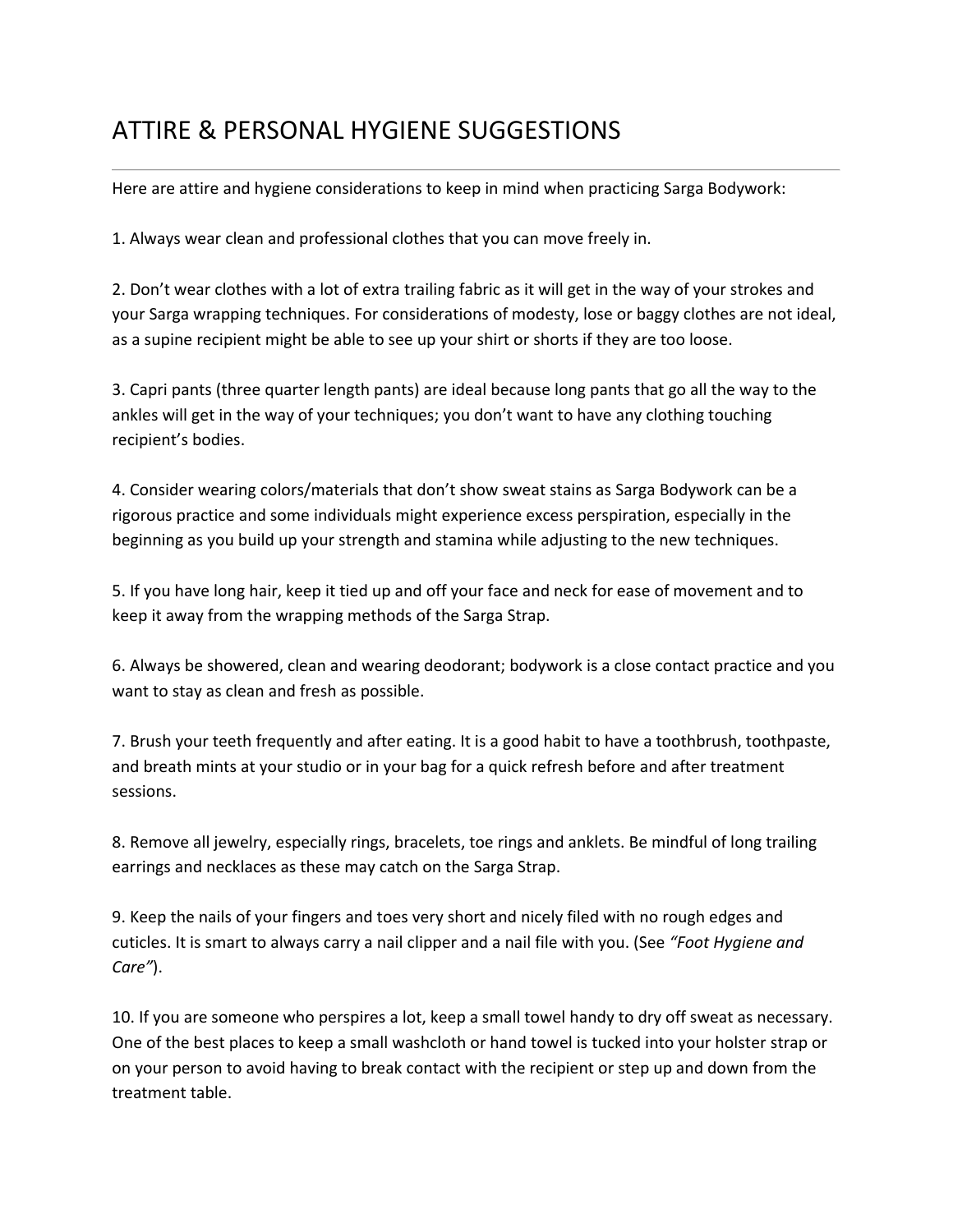## SELF-CARE SUGGESTIONS

One of the great benefits of being a bodyworker is that our trade requires us to maintain a high level of health and awareness in our own bodies. It encourages us to be at our best, so we may be full of energy and able to give as much as our trade requires. To achieve this, it is essential to remember that the first person we need to take care of is ourselves. Here are some basic selfcare practices.

1. Drink large amounts of water to stay well hydrated throughout your workday.

2. Get plenty of sleep. In our fast-paced lifestyles, many of us are having increased difficulty relaxing into a parasympathetic state and are not getting enough quality sleep.

3. Wholesome diet: This is a vast and personal subject and one that is hugely contextual and relative to each individual's needs and preferences. However, one basic concept at the base of all healthy and mindful dietary approaches is to consume organic, fresh, and minimally processed foods whenever possible.

4. Sarga Bodywork is a great exercise practice in and of itself, however even if you feel like you have had plenty of physical activity after a long day at the office, make sure that you incorporate other movement practices in your daily life. A diverse movement practice will enrich your neuromuscular health, enhance your bodywork practice, and help you to release unwanted tension and misalignments.

5. Swimming (in the ocean if available) is excellent for cultivating qualities of ease and fluidity and for releasing tension.

6. Foot Exercises: Practice the foot exercises we demonstrate in class. These are easy to do anywhere (carry a small Lomi Ball in your bag and leave one at your studio). You may want to do these exercises in the morning before your workday begins and/or in between treatment sessions.

7. Foam Roller/Lomi Ball Exercises: Use a foam roller or the large Lomi Ball for releasing tension and sore muscles after a long day.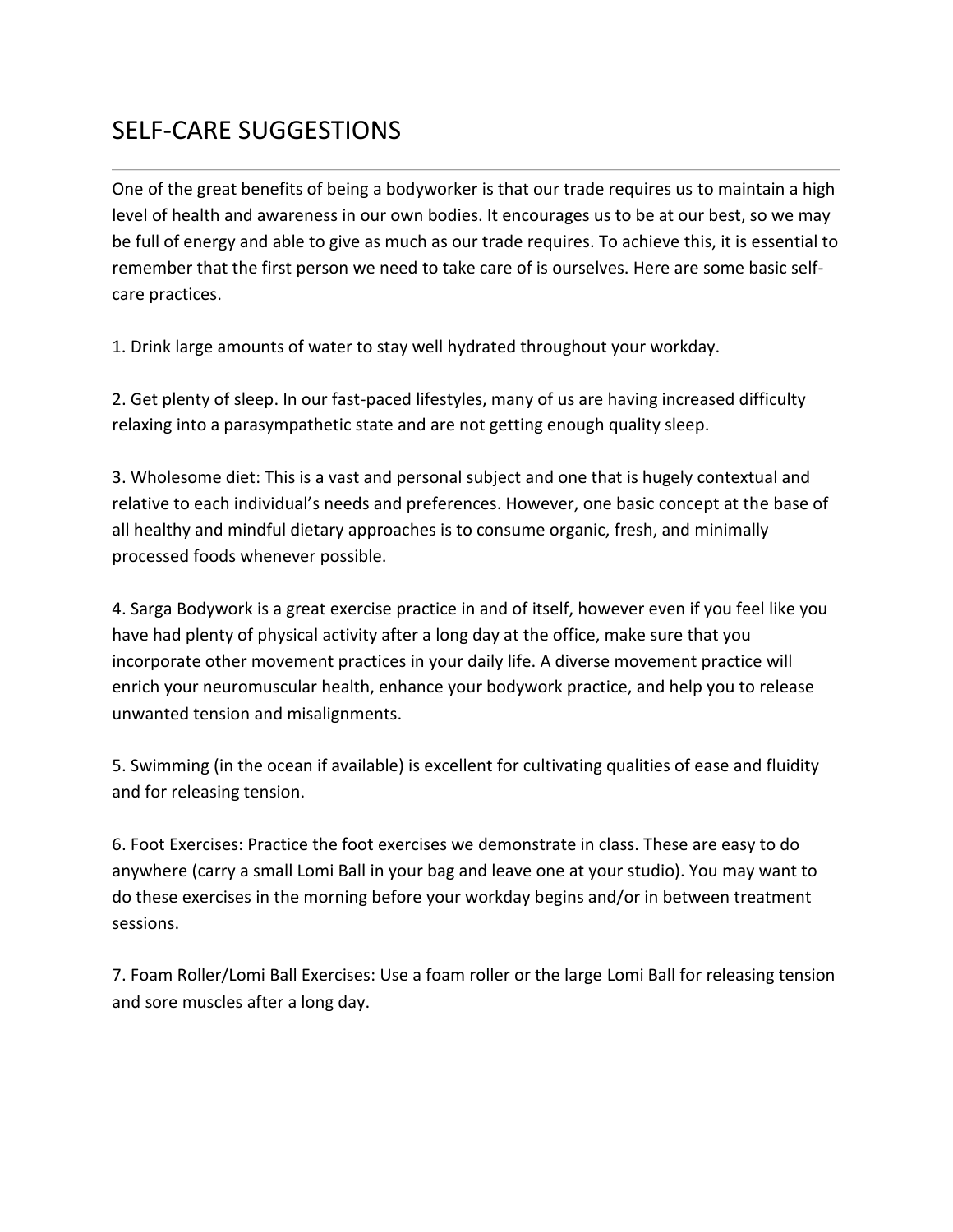# CHECKLIST FOR SARGA BODYWORK ON RAISED MASSAGE TABLES

1. A Massage table that meets all requirements listed in "*[Safety Considerations for Sarga](http://www.sargabodywork.com/safety-considerations-for-sarga-bodywork-on-raised-massage-tables.html)  [Bodywork on Raised Massage Tables](http://www.sargabodywork.com/safety-considerations-for-sarga-bodywork-on-raised-massage-tables.html)".*

2. A Sarga Bodywork Table Kit (Sarga Attachment & Sarga Strap).

3. One or two stools, 28-30" in height or per your height preferences. Stool height can also be adjusted by adding a yoga block.

- 4. Anti-slip rug material for your stool's sitting surface.
- 5. One set of cotton flannel sheets per treatment (1 fitted, 1 top sheet & 1 headrest cover).
- 6. One hand towel & one small washcloth per treatment.
- 7. A foot-bath basin.
- 8. An instant hot water maker (see *"[Foot Hygiene in Your Studio](http://www.sargabodywork.com/)"*).
- 9. A sanitizing spray.
- 10. Tea tree oil for footbaths.
- 11. A lotion holster.
- 12. Myo.Rub.
- 13. A foot file (see *"[Foot Care and Hygiene](http://www.sargabodywork.com/foot-care--hygiene.html)"*).
- 14. A pair of studio slippers (see *"[Foot Hygiene in Your Studio](http://www.sargabodywork.com/)"*).

### STATIONARY OR ELECTRIC MASSAGE TABLES

1. A stationary massage table that meets all requirements listed in "*[Safety Considerations for](http://www.sargabodywork.com/safety-considerations-for-sarga-bodywork-on-raised-massage-tables.html)  [Sarga Bodywork on Raised Massage Tables](http://www.sargabodywork.com/safety-considerations-for-sarga-bodywork-on-raised-massage-tables.html)".* Note that some stationary massage tables may have cushioning that is too soft, making it unstable for practitioners.

2. A frame that can accommodate the installation of [Sarga Loops for Stationary Tables,](http://www.sargabodywork.com/store/p28/Sarga_Loops_for_Stationary_Tables%2A%3A_Coming_Soon%21.html) i.e. a table with a frame that can be drilled into for fixing these hardware units.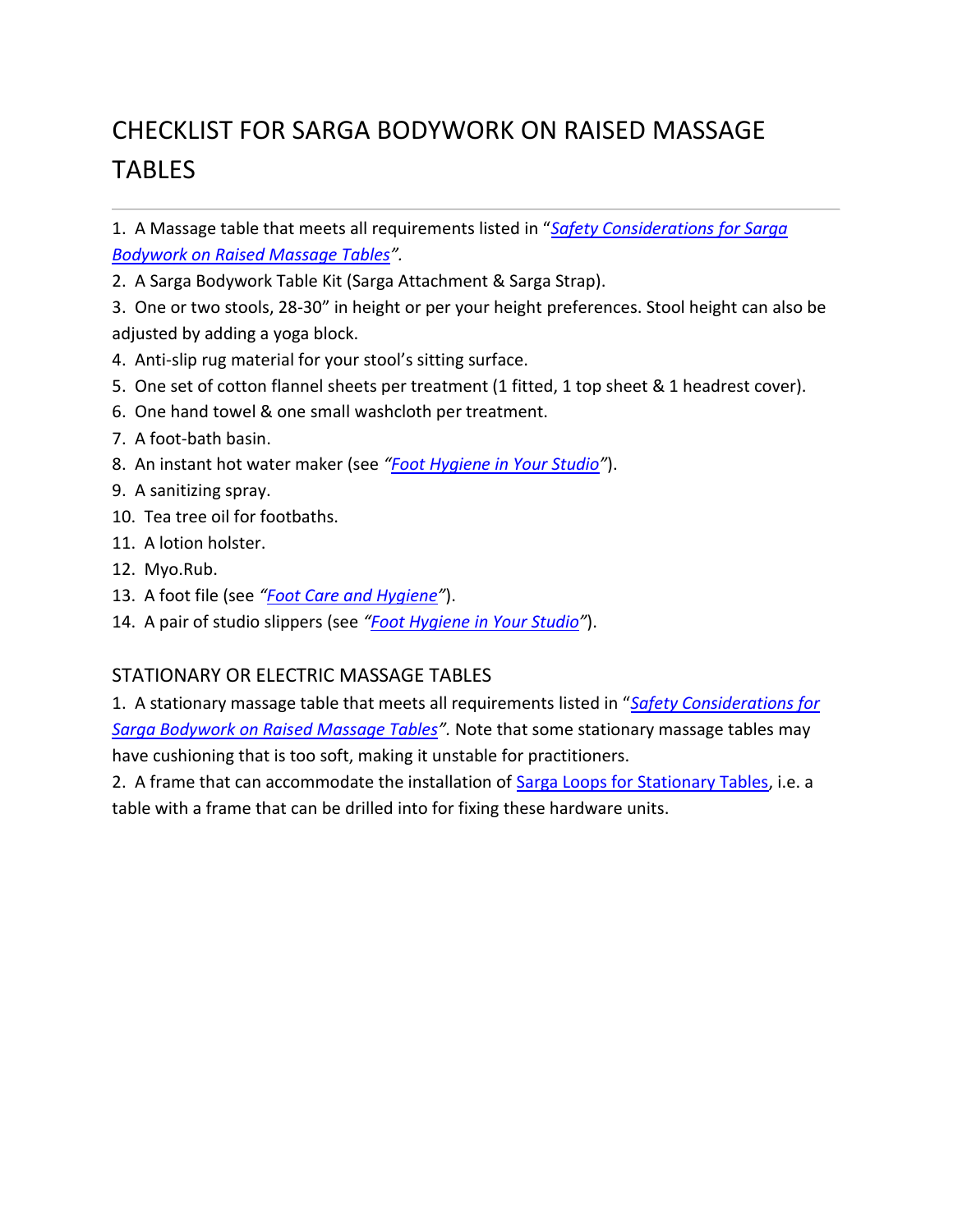## CHECKLIST FOR SARGA BODYWORK ON FLOOR TABLES

1. A portable massage table with "shiatsu release cables" or the ability to unfasten one end of both horizontal undercarriage cables (tools required for the latter).

2. Installation of the Sarga Floor-Loops (see *"[Sarga Floor-Loop Installation](http://www.sargabodywork.com/sarga-floor-loop-installation.html)"*).

- 3. A Sarga Strap.
- 4. A [Sarga Headrest Floor Board.](http://www.sargabodywork.com/store/p18/Sarga_Headrest_Floor-Board%3A_Coming_Soon%21.html)

5. [An extra-large yoga mat](https://www.amazon.com/Exercise-Designed-Plyometric-Workouts-Square36/dp/B01MDRDQ5P/ref=sr_1_2_sspa?s=sporting-goods&ie=UTF8&qid=1520352678&sr=1-2-spons&keywords=square36+cardio+mat&psc=1) (10 x 6 foot) to provide a sanitizable surface surrounding your massage table/mat. For a more affordable and portable option, an anti-slip rug pad can also do the trick!

6. If your massage table's headrest is not designed to lay flat on the floor, affecting cervical alignment and/or making breathing stuffy for your recipients while lying prone, an ergonomic and ventilated headrest designed for lying on flat surfaces is available from **Body Support** 

#### [Systems.](http://www.bodysupport.com/)

7. One or two yoga blocks for seated neck and shoulder work. Available for purchase online or at your nearest yoga studio.

- 8. One set of cotton flannel sheets per treatment (1 fitted, 1 top sheet & 1 headrest cover).
- 9. One hand towel & one small washcloth per treatment.
- 10. A footbath basin.
- 11. An instant hot water maker (see details in *"[Foot Hygiene in Your Studio](http://www.sargabodywork.com/)"*).
- 12. A sanitizing spray.
- 13. Tea tree oil for footbaths.
- 14. A lotion holster.
- 15. Myo.Rub.
- 16. A foot file (see details in *"[Foot Care and Hygiene](http://www.sargabodywork.com/foot-care--hygiene.html)"*).
- 17. A pair of studio slippers (see details in *"[Foot Hygiene in Your Studio](http://www.sargabodywork.com/)"*).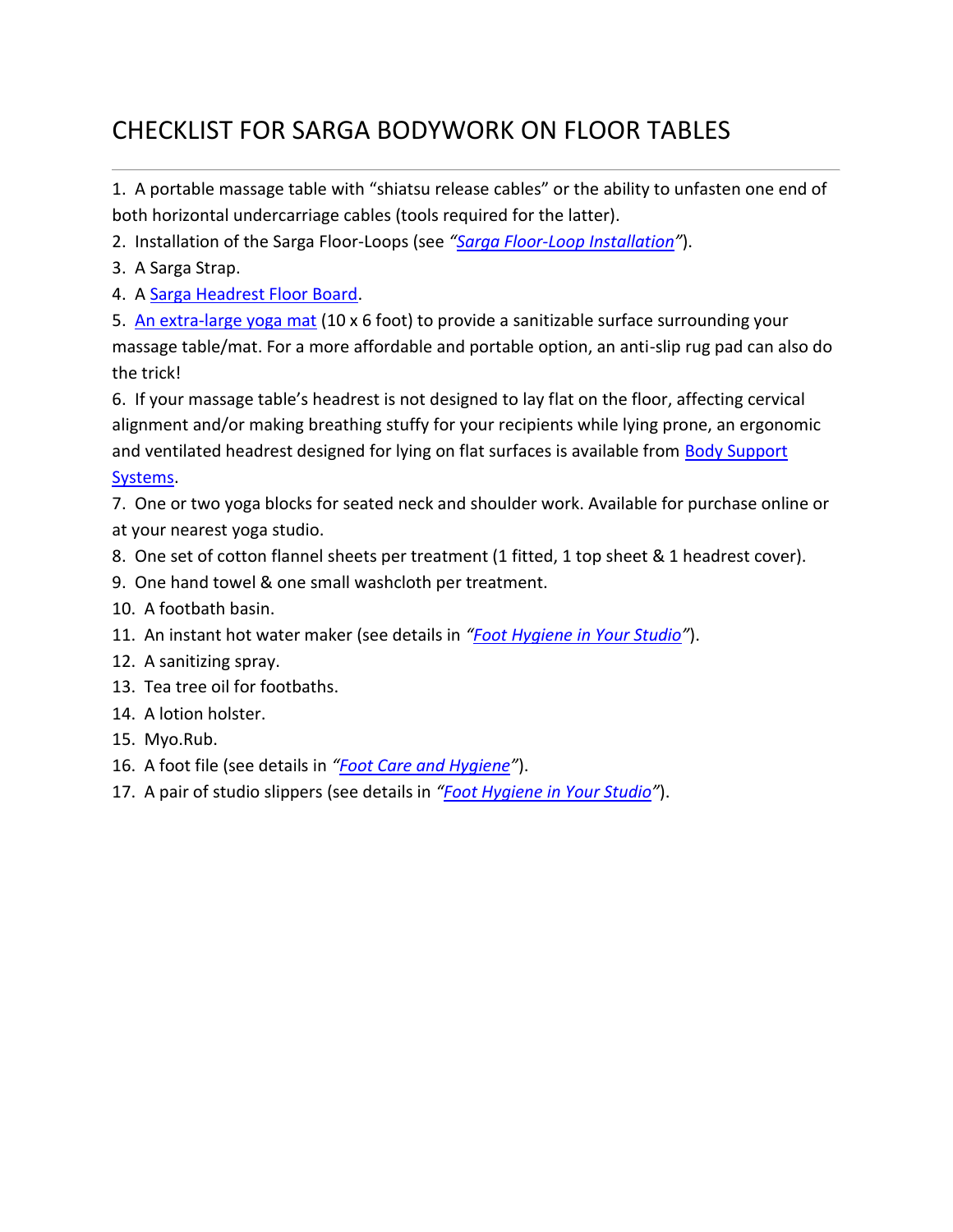### PRODUCTS WE LIKE

### 1. COTTON FLANNEL SHEETS

The type of sheets used for Sarga Bodywork is safety consideration as synthetic/polyester sheets can be slippery for standing practitioners. We recommend the "Standard Flannel" TOP sheets from both [Inner Peace Sheets](http://www.innerpeacesheets.com/) and [Sew & Sew](http://sewandsewonline.com/) *(Note that these sheets are narrower in width than your average massage sheets. We prefer this width as there is less fabric to negotiate during treatments. You will also be able to fit many more sheets in a load of laundry, saving time and resources!).* For FITTED cotton flannel sheets see: [NRG Deluxe Flannel](https://www.amazon.com/NRG-DELUXE-FLANNEL-FITTED-NATURAL/dp/B072K6X76H/ref=sr_1_2_sspa?ie=UTF8&qid=1535550170&sr=8-2-spons&keywords=fitted+flannel+massage+sheet&psc=1)  [Sheets](https://www.amazon.com/NRG-DELUXE-FLANNEL-FITTED-NATURAL/dp/B072K6X76H/ref=sr_1_2_sspa?ie=UTF8&qid=1535550170&sr=8-2-spons&keywords=fitted+flannel+massage+sheet&psc=1) or [Arcadia Organic Cotton Flannel Sheets.](https://www.amazon.com/ArcadiaTM100-Organic-Cotton-Flannel-Massage/dp/B06Y64LB7N/ref=sr_1_1_sspa?ie=UTF8&qid=1535550170&sr=8-1-spons&keywords=fitted+flannel+massage+sheet&psc=1)

#### 2. FOOT CARE

One of the best quality foot files that we have found is the **[Swedish Clover Foot File](https://www.amazon.com/s/ref=nb_sb_noss_2?url=search-alias%3Daps&field-keywords=swedish+clover)** which can be purchased online. This file has a coarse side and a smooth side. Use on wet or dry feet. The coarse side may be too rough for some feet. Also check out the **Earth Therapeutics Smoothing** [Stone.](https://www.amazon.com/Earth-Therapeutics-Pedi-glass-Stone-Green/dp/B00PE0JTBM)

#### 3. FOOT BATH BASIN

A durable and inexpensive [foot bath basin.](https://www.amazon.com/Rubbermaid-11-4-Dish-Bisque-FG2951ARBISQU/dp/B0000DINAX/ref=pd_sbs_201_2?_encoding=UTF8&pd_rd_i=B0000DINAX&pd_rd_r=54FAQWE24XHE8E00QACK&pd_rd_w=7eQFW&pd_rd_wg=DCZWS&psc=1&refRID=54FAQWE24XHE8E00QACK)

#### 4. FACE CRADLE FOR FLOOR-BASED BODYWORK

If your massage table's headrest is not designed to lay flat on the floor, affecting cervical alignment and/or making breathing stuffy for your recipients while lying prone, an ergonomic and ventilated headrest designed for lying on flat surfaces is available from [Body Support](http://www.bodysupport.com/)  [Systems.](http://www.bodysupport.com/)

#### 5. XL YOGA MAT (10 x 6 FOOT) FOR BODYWORK ON FLOOR-BASED EQUIPMENT

[This mat](https://www.amazon.com/Exercise-Designed-Plyometric-Workouts-Square36/dp/B01MDRDQ5P/ref=sr_1_2_sspa?s=sporting-goods&ie=UTF8&qid=1520352678&sr=1-2-spons&keywords=square36+cardio+mat&psc=1) is large enough to provide a sanitizable surface surrounding an average sized massage table (laid flat). Position the bottom edge of your table so that it is even with the base of the mat. Prices on this type of mat fluctuate so be sure to shop for the best deal. A mat less than 9 x 6 feet in dimension is *not* ideal.

#### 6. WOODEN STOOL

A [saddle style wooden stool](https://www.target.com/p/trenton-saddle-seat-29-barstool-threshold-153/-/A-14539515?preselect=14409354#lnk=sametab) for seated work.

#### 7. PORTABLE STOOL FOR SEATED WORK

A [foldable stool](https://www.target.com/p/folding-vinyl-counter-stool-black-plastic-dev-group-174/-/A-51098071) for easy portability. Use with a [yoga block](https://www.amazon.com/dp/B01MDLW5MM/ref=twister_B01M70NWON?_encoding=UTF8&psc=1) if more height is needed.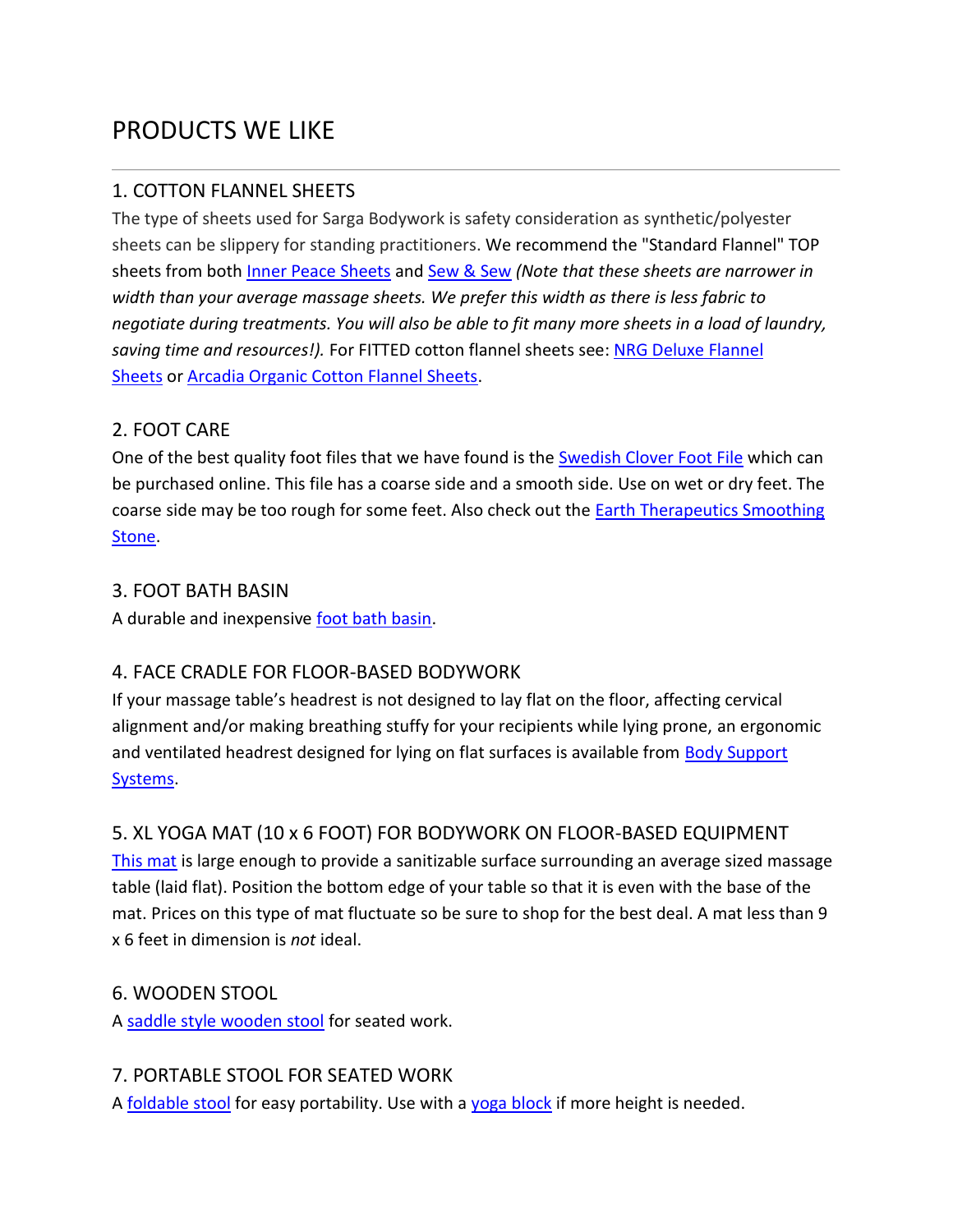## LIFE AFTER SARGA TABLE 1

1. PRACTICE! As soon as possible, practice the techniques and routines learned in class. We recommend that practitioners deliver around 20 Sarga Bodywork sessions before offering this service to paying clients or adding Sarga Bodywork to your treatment menu.

2. PATIENCE. Be patient with yourself. You are learning an advanced massage technique. It will take a bit of time for these techniques to become easeful and natural.

3. PICTURES. One of the great things about Sarga Bodywork is that it is a visually stunning modality! Once you become comfortable with the techniques, take some pictures and video for your advertising media.

4. STAY POSTED! Stay connected with [Sarga](https://25236278-722605183498186880.preview.editmysite.com/store/p36/Sarga_Bodywork_Membership%3A_Individual.html) Bodywork teachers and alumni through Sarga [Membership](https://25236278-722605183498186880.preview.editmysite.com/store/p36/Sarga_Bodywork_Membership%3A_Individual.html), our [Sarga Graduates Facebook Page,](https://www.facebook.com/groups/172835449916250/) through [Instagram,](https://www.instagram.com/sargabodywork/) our website, and our [E](http://sargabodywork.us15.list-manage1.com/subscribe?u=4b6e1b9b6f42dc10febe4ccc6&id=81a1fe5979)[mail list.](http://sargabodywork.us15.list-manage1.com/subscribe?u=4b6e1b9b6f42dc10febe4ccc6&id=81a1fe5979) We post new course dates and locations and other developments through these venues. We love to hear from our graduates and hope to stay connected to support you and your practice.